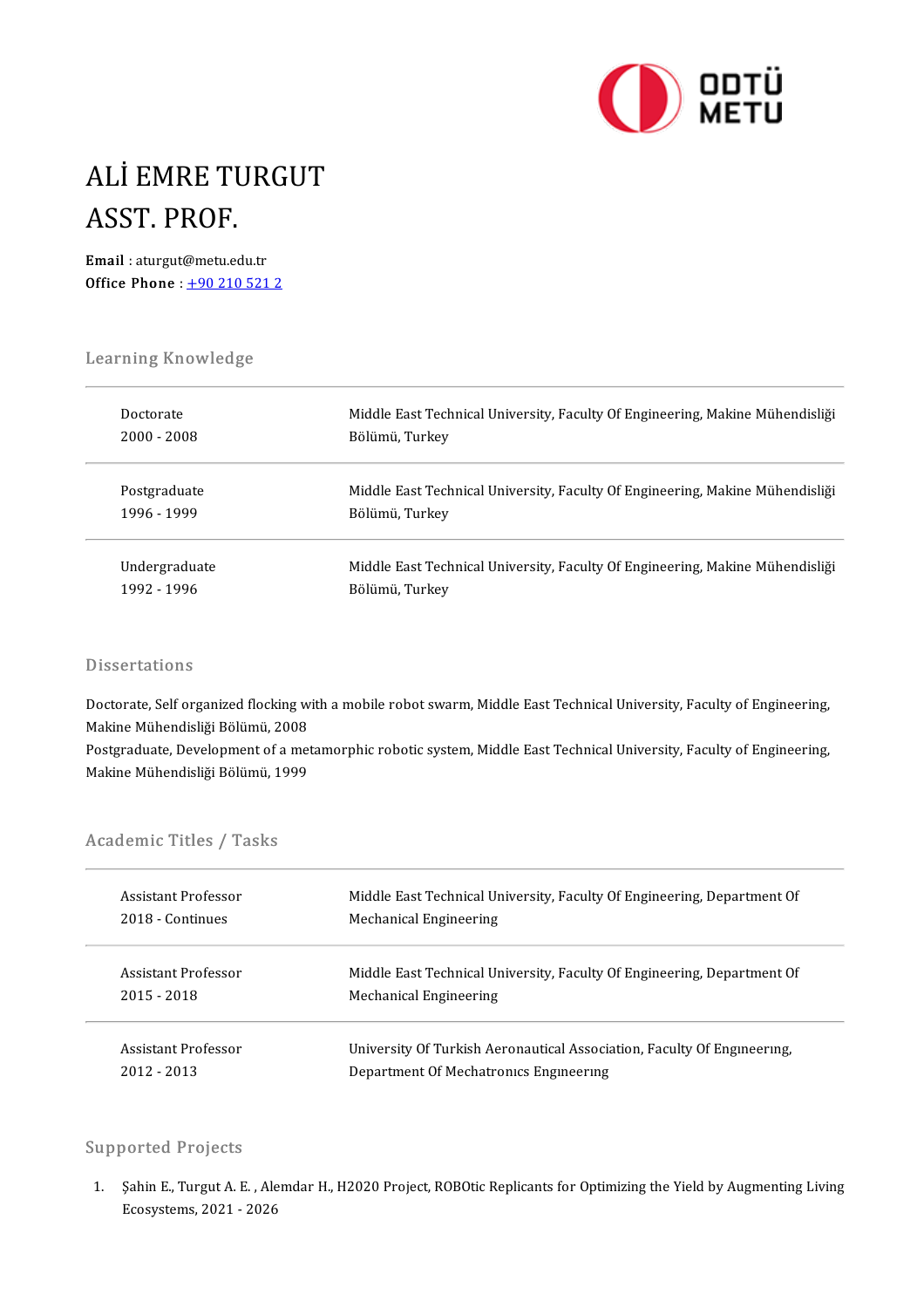- 2. Arıkan K. B. , Yozgatlıgil C., Turgut A. E. , Cengiz B., Zinnuroğlu M., Batur Çağlayan H. Z. , Boran H. E. , Ünal Ç. T. ,<br>Gürese S. Günendi Z. TUBITAK Preject. El isin Bobatik Ayna Tereni Sisteminin Mater Öğrenme Temell Arıkan K. B. , Yozgatlıgil C., Turgut A. E. , Cengiz B., Zinnuroğlu M., Batur Çağlayan H. Z. , Boran H. E. , Ün<br>Gürses S., Günendi Z., TUBITAK Project, El için Robotik Ayna Terapi Sisteminin Motor Öğrenme Temelli Arıkan K. B. , Yozgatlıgil C., '<br>Gürses S., Günendi Z., TUBI'<br>Geliştirilmesi, 2021 - 2024<br>Ulusev İ. Halva U. Bayram 3. Gürses S., Günendi Z., TUBITAK Project, El için Robotik Ayna Terapi Sisteminin Motor Öğrenme Temelli<br>3. Ulusoy İ., Halıcı U., Bayram B., Ankaralı M. M. , Temizel A., Gençer N. G. , Akar G., Ertekin Bolelli Ş., Turgut A.
- Geliştirilmesi, 2021 2024<br>Ulusoy İ., Halıcı U., Bayram B., Ankaralı M. M. , Temizel A., Gençer N. G. , Akar G., Ertekin Bolelli Ş., Turgut A. E.<br>Ç. D. , et al., CB Strateji ve Bütçe Başkanlığı (Kalkınma Bakanlığı) Projes Ulusoy İ., Halıcı U., Bayram B., Ankara<br>Ç. D. , et al., CB Strateji ve Bütçe Başka<br>Mükemmeliyet Merkezi, 2020 - 2023<br>Sahin E. Turgut A. E., Company, Sürü 5. Ç. D. , et al., CB Strateji ve Bütçe Başkanlığı (Kalkınma Bakanlığı) Projesi, New Mükemmeliyet Merkezi, 2020 - 2023<br>4. Şahin E., Turgut A. E. , Company, Sürü İHA Geliştirme Projesi, 2019 - 2021<br>5. Sahin E. Turgut A. E.,
- 
- 5. Sahin E., Turgut A. E. , Company, Sürü İHA Geliştirme Projesi, 2019 2021<br>5. Sahin E., Turgut A. E. , Project Supported by Other Private Institutions, Suru IHA Teknoloji Kazanim Yukumlulugu<br>5. Sahin E., Turgut A. E. , Sahin E., Turgut A. E.<br>Sahin E., Turgut A. E.<br>projesi, 2017 - 2019<br>TURCUT A. E., Camer 5. Şahin E., Turgut A. E. , Project Supported by Other Private Institutions, Suru IHA Teknoloji Kazanim Yukuml<br>projesi, 2017 - 2019<br>6. TURGUT A. E. , Çamdere S. C. , Project Supported by Higher Education Institutions, KOBO
- projesi, 2017 2019<br>TURGUT A. E. , Çamdere S. C. , Project Supporteo<br>SÜRÜSÜNÜN MODERNİZASYONU, 2017 2019<br>Arikan K. B. Turgut A. E. TURITAK Project, Au 6. TURGUT A. E. , Çamdere S. C. , Project Supported by Higher Education Institutions, KOBOT GEZGİN ROBOT<br>SÜRÜSÜNÜN MODERNİZASYONU, 2017 - 2019<br>7. Arikan K. B. , Turgut A. E. , TUBITAK Project, Ayna Nöronlarin İrdelenmesi V
- SÜRÜSÜNÜN MODERNİZASYONU, 2017 2019<br>7. Arikan K. B. , Turgut A. E. , TUBITAK Project, Ayna Nöronlarin İrdelenmesi Ve Robotik Ayna Terapisi Sisteminin<br>6. Gelistirilmesi, 2015 2018 8. Arikan K. B. , Turgut A. E. , TUBITAK Project, Ayna Nöronlarin İrdelenmesi Ve Robotik Ayna Terapisi Sisteminin<br>6. Geliştirilmesi, 2015 - 2018<br>8. TURGUT A. E. , KAYGUSUZ B., Project Supported by Higher Education Institut
- Geliştirilmesi, 2015 2018<br>TURGUT A. E. , KAYGUSUZ B., Project Supported by Highe<br>Piezo Elektrik Tabanlı Tutucu Geliştirilmesi, 2016 2016<br>Porige M. Turgut A. E., EPZ Project, Engineering Supum 9. TURGUT A. E. , KAYGUSUZ B., Project Supported by Higher Education Institutions, Sürü Rob.<br>Piezo Elektrik Tabanlı Tutucu Geliştirilmesi, 2016 - 2016<br>9. Dorigo M., Turgut A. E. , FP7 Project, Engineering Swarm Intelligenc 11. Piezo Elektrik Tabanlı Tutucu Geliştirilmesi, 2016 - 2016<br>10. Dorigo M., Turgut A. E. , FP7 Project, Engineering Swarm Intelligence Systems, 2010 - 2015<br>11. Dorigo M. Turgut A. E., FUBITAK Project, Sürü Robotlarda İş B
- 
- 9. Dorigo M., Turgut A. E. , FP7 Project, Engineering Swarm Intelligence Systems, 2010 2015<br>10. Turgut A. E. , TUBITAK Project, Sürü Robotlarda İş Bölümünün Evrimsel Yöntemlerle Tasarlanması, 2<br>11. Dorigo M.,
- 11. Dorigo M., Turgut A. E. , FP6 Project, Swarmanoid: towards humanoid robotic swarms, 2006 2010<br>Articles Published in Journals That Entered SCI. SSCI and AHCI Indexes

- Similar Commission Commission and September 1.<br>1. A novel vision-based calibration framework for industrial robotic manipulators<br>Ralanii H.M., TURGUTA E. Tung L.T. A novel vision-based calibration fi<br>Balanji H. M. , TURGUT A. E. , Tunc L. T.<br>BOBOTICS AND COMBUTED INTECRAT Balanji H. M. , TURGUT A. E. , Tunc L. T.<br>ROBOTICS AND COMPUTER-INTEGRATED MANUFACTURING, vol.73, 2022 (Journal Indexed in SCI)
- 2. Bio-inspired artificial pheromone system for swarm robotics applications ROBOTICS AND COMPUTER-INTEGRATED MANUFACTURING, vol.73, 20<br>Bio-inspired artificial pheromone system for swarm robotics a<br>Na S., Qiu Y., Turgut A. E. , Ulrich J., Krajnik T., Yue S., Lennox B., Arvin F.<br>Adaptive Pehavier vo Bio-inspired artificial pheromone system for swarm robotics applications<br>Na S., Qiu Y., Turgut A. E. , Ulrich J., Krajnik T., Yue S., Lennox B., Arvin F.<br>Adaptive Behavior, vol.29, no.4, pp.395-415, 2021 (Journal Indexed i Na S., Qiu Y., Turgut A. E. , Ulrich J., Krajnik T., Yue S., Lennox B., Arvin F.<br>Adaptive Behavior, vol.29, no.4, pp.395-415, 2021 (Journal Indexed in SCI Expanded)<br>3. Constrained discrete-time optimal control of uncertain
- Adaptive Behavior, vol.29, no.4<br>**Constrained discrete-time**<br>ALTINTAS O. H. , TURGUT A. E.<br>Turkich Journal of Electrical Ex Constrained discrete-time optimal control of uncertain systems with adaptive Lyapunov redesi<br>ALTINTAS O. H. , TURGUT A. E.<br>Turkish Journal of Electrical Engineering and Computer Sciences, vol.29, no.3, pp.1836-1851, 2021 ( ALTINTAS O. H. , TURGUT A. E.<br>Turkish Journal of Electrical Engineering and Computer Sciences, vol.29, no.3, pp.1836-1851, 2021 (Journal<br>Indexed in SCI)

- 4. A self-adaptive landmark-based aggregation method for robot swarms Sadeghi Amjadi A., Raoufi M., TURGUT A. E. A self-adaptive landmark-based aggregation me<br>Sadeghi Amjadi A., Raoufi M., TURGUT A. E.<br>ADAPTIVE BEHAVIOR, 2021 (Journal Indexed in SCI)<br>Behust Fermation Coordination of Behet Swan
- Sadeghi Amjadi A., Raoufi M., TURGUT A. E.<br>ADAPTIVE BEHAVIOR, 2021 (Journal Indexed in SCI)<br>5. Robust Formation Coordination of Robot Swarms with Nonlinear Dynamics and Unknown<br>Disturbances: Design and Evneriments ADAPTIVE BEHAVIOR, 2021 (Journal Indexe<br>Robust Formation Coordination of Rob<br>Disturbances: Design and Experiments<br>Hull TUBCUTA E, Lonnov B, Arvin E Robust Formation Coordination of<br>Disturbances: Design and Experime<br>Hu J., TURGUT A. E. , Lennox B., Arvin F.<br><sup>IEEE Trancactions on Circuits and Syste</sup> Disturbances: Design and Experiments<br>Hu J., TURGUT A. E. , Lennox B., Arvin F.<br>IEEE Transactions on Circuits and Systems II: Express Briefs, 2021 (Journal Indexed in SCI Expanded)<br>Interaction network offects on nesition, a Fu J., TURGUT A. E. , Lennox B., Arvin F.<br>IEEE Transactions on Circuits and Systems II: Express Briefs, 2021 (Journal Indexed in SCI Expanded<br>6. Interaction network effects on position- and velocity-based models of collect

- THE Transactions on Circuits and Systems II: Express B<br>**Interaction network effects on position- and velo**<br>TURGUT A. E. , Boz I. C. , Okay I. E. , Ferrante E., Huepe C.<br>JOUPMAL OF THE BOVAL SOCIETY INTEREACE vol.17 .p 6. Interaction network effects on position- and velocity-based models of collective motion<br>TURGUT A. E., Boz I. C., Okay I. E., Ferrante E., Huepe C. JOURNAL OF THE ROYAL SOCIETY INTERFACE, vol.17, no.169, 2020 (Journal Indexed in SCI)
- 7. Occlusion-Based Coordination Protocol Design for Autonomous Robotic Shepherding Tasks Occlusion-Based Coordination Protocol Design for Autonomous Robotic Shepherding Task<br>Hu J., TURGUT A. E. , Krajnik T., Lennox B., Arvin F.<br>IEEE Transactions on Cognitive and Developmental Systems, 2020 (Journal Indexed in 8. Hu J., TURGUT A. E. , Krajnik T., Lennox B., Arvin F.<br>IEEE Transactions on Cognitive and Developmental Systems, 2020 (Journal Indexed in SCI Expanded)<br>8. Anticipatory effect of execution on observation: an approach usin
- IEEE Transactions on Cognitive and Developmental Systems, 2020 (Journal Indexed in SCI Exp<br>Anticipatory effect of execution on observation: an approach using ExoPinch finger<br>Arikan K. B. , Zadeh H. G. M. , TURGUT A. E. , Z Anticipatory effect of execution on observation: an approach using ExoPinch finger robot<br>Arikan K. B. , Zadeh H. G. M. , TURGUT A. E. , ZINNUROĞLU M., Bayer G., GÜNENDİ Z., CENGİZ B. Arikan K. B., Zadeh H. G. M., TURGUT A. E., ZİNNUROĞLU M., Bayer G., GÜNENDİ Z., CENGİZ B.<br>TURKISH JOURNAL OF MEDICAL SCIENCES, vol.49, no.4, pp.1054-1067, 2019 (Journal Indexed in SCI)<br>9. Perpetual Robot Swarm: Long-Term
- TURKISH JOURNAL OF MEDICAL SCIENCES, vol.49, no.4, pp.1054-1067, 2019 (Journal Indexed in SCI)<br>Perpetual Robot Swarm: Long-Term Autonomy of Mobile Robots Using On-the-fly Inductiv<br>Arvin F., Watson S., TURGUT A. E., Espinos Perpetual Robot Swarm: Long-Term Autonomy of Mobile Robots Using On-the-fly Induct<br>Arvin F., Watson S., TURGUT A. E. , Espinosa J., Krajnik T., Lennox B.<br>JOURNAL OF INTELLIGENT & ROBOTIC SYSTEMS, vol.92, pp.395-412, 2018 (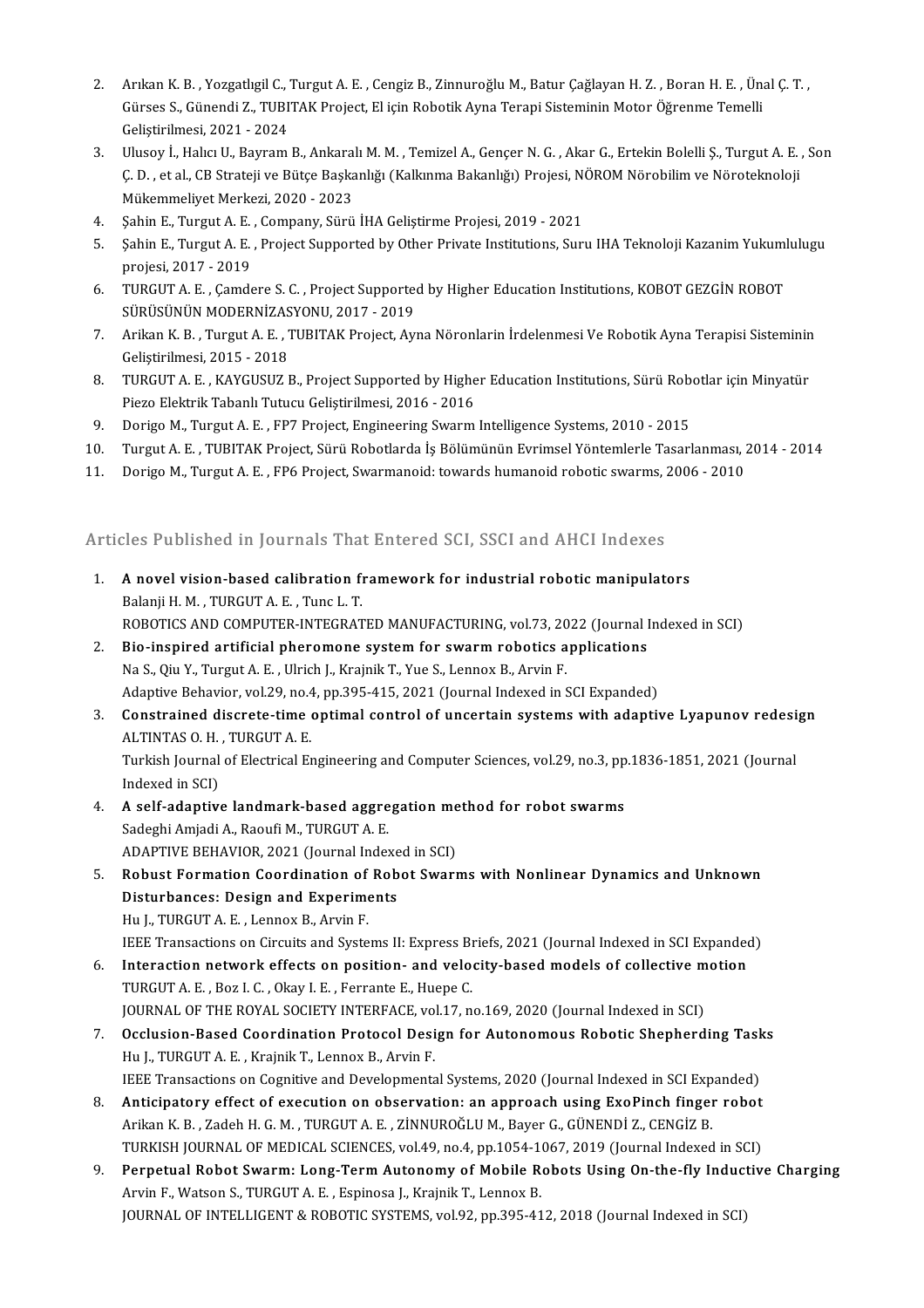10. Analysis of mirror neuron system activation during action observation alone and action observation<br>with matar imagary tacks Analysis of mirror neuron<br>with motor imagery tasks<br>CENCIZ P. Vuralli D. ZINNUP Analysis of mirror neuron system activation during action observation alone and action observation<br>with motor imagery tasks<br>CENGİZ B., Vuralli D., ZİNNUROĞLU M., Bayer G., Golmohammadzadeh H., GÜNENDİ Z., TURGUT A. E. , İR **with motor im**<br>CENGIZ B., Vura<br>B., ARIKAN K. B.<br>EXPEDIMENTAL CENGİZ B., Vuralli D., ZİNNUROĞLU M., Bayer G., Golmohammadzadeh H., GÜNENDİ Z., TURGU<br>B., ARIKAN K. B.<br>EXPERIMENTAL BRAIN RESEARCH, vol.236, no.2, pp.497-503, 2018 (Journal Indexed in SCI)<br>Measures of dunamism and ursensu 11. B., ARIKAN K. B.<br>EXPERIMENTAL BRAIN RESEARCH, vol.236, no.2, pp.497-503, 2018 (Journal Indexed in SCI)<br>11. Measures of dynamism and urgency in logistics van Lon R.R.S., Ferrante E., Turgut A.E., Wenseleers T., Vanden Berghe G., Holvoet T. EUROPEAN JOURNAL OF OPERATIONAL RESEARCH, vol.253, no.3, pp.614-624, 2016 (Journal Indexed in SCI) van Lon R. R. S. , Ferrante E., Turgut A. E. , Wenseleers T., Vanden Berghe G., Holvoet T.<br>EUROPEAN JOURNAL OF OPERATIONAL RESEARCH, vol.253, no.3, pp.614-624, 2016 (Journal Indexed in SCI)<br>12. Investigation of cue-based a EUROPE<sub>4</sub><br>Investig<br>swarm<br>Arvin F Investigation of cue-based aggregat<br>swarm<br>Arvin F., TURGUT A. E. , Krajnik T., Yue S.<br>ADAPTIVE PEHAVIOP, vol 24, no 2, nn 16 swarm<br>Arvin F., TURGUT A. E. , Krajnik T., Yue S.<br>ADAPTIVE BEHAVIOR, vol.24, no.2, pp.102-118, 2016 (Journal Indexed in SCI) 13. Evolution of Self-Organized Task Specialization in Robot Swarms FerranteE.,TURGUTA.E. ,Duenez-GuzmanE.,DorigoM.,WenseleersT. Evolution of Self-Organized Task Specialization in Robot Swarms<br>Ferrante E., TURGUT A. E. , Duenez-Guzman E., Dorigo M., Wenseleers T.<br>PLOS COMPUTATIONAL BIOLOGY, vol.11, no.8, 2015 (Journal Indexed in SCI)<br>Seale Free Corr 14. Scale-Free Correlations in Flocking Systems with Position-Based Interactions<br>Huepe C., Ferrante E., Wenseleers T., TURGUT A. E. PLOS COMPUTATIONAL BIOLOGY, vol.11, no.8, 201<br>Scale-Free Correlations in Flocking Systems<br>Huepe C., Ferrante E., Wenseleers T., TURGUT A. E. JOURNAL OF STATISTICAL PHYSICS, vol.158, no.3, pp.549-562, 2015 (Journal Indexed in SCI) Huepe C., Ferrante E., Wenseleers T., TURGUT A. E.<br>JOURNAL OF STATISTICAL PHYSICS, vol.158, no.3, pp.549-562, 2015 (Journal Indexed in SC<br>15. Cue-based aggregation with a mobile robot swarm: a novel fuzzy-based method<br>Arri Arvin F., TURGUT A. E., Bazyari F., Arikan K. B., Bellotto N., Yue S.<br>ADAPTIVE BEHAVIOR, vol.22, no.3, pp.189-206, 2014 (Journal Indexed in SCI) Cue-based aggregation with a mobile robot swarm: a novel fuzzy-base<br>Arvin F., TURGUT A. E. , Bazyari F., Arikan K. B. , Bellotto N., Yue S.<br>ADAPTIVE BEHAVIOR, vol.22, no.3, pp.189-206, 2014 (Journal Indexed in SCI)<br>A self-16. A self-adaptive communication strategy for flocking in stationary and non-stationary environments Ferrante E., TURGUT A. E., Stranieri A., Pinciroli C., Birattari M., Dorigo M. A self-adaptive communication strategy for flocking in stationary and Ferrante E., TURGUT A. E. , Stranieri A., Pinciroli C., Birattari M., Dorigo M.<br>NATURAL COMPUTING, vol.13, no.2, pp.225-245, 2014 (Journal Indexed in SC Ferrante E., TURGUT A. E., Stranieri A., Pinciroli C., Birattari M., Dorigo M.<br>NATURAL COMPUTING, vol.13, no.2, pp.225-245, 2014 (Journal Indexed in SCI)<br>17. Elasticity-Based Mechanism for the Collective Motion of Self-Pro NATURAL COMPUTING, vol.13, no.2, pp.225-245, 2014 (Journal Indexed<br>Elasticity-Based Mechanism for the Collective Motion of Self-Pre<br>Interactions: A Model System for Natural and Artificial Swarms<br>Ferrante F. TURCUTA E. Deri Elasticity-Based Mechanism for the Collect<br>Interactions: A Model System for Natural<br>Ferrante E., TURGUT A. E., Dorigo M., Huepe C.<br>PHYSICAL PEVIEW LETTERS, vol.111, no.26, 20 Interactions: A Model System for Natural and Artificial Swarms<br>Ferrante E., TURGUT A. E. , Dorigo M., Huepe C.<br>PHYSICAL REVIEW LETTERS, vol.111, no.26, 2013 (Journal Indexed in SCI) Ferrante E., TURGUT A. E., Dorigo M., Huepe C.<br>
PHYSICAL REVIEW LETTERS, vol.111, no.26, 2013 (Journal Indexed in 3<br> **Collective motion dynamics of active solids and active crystals**<br>
Forwards E. TURGUT A. E. Dorigo M. Hue PHYSICAL REVIEW LETTERS, vol.111, no.26, 20<br>Collective motion dynamics of active solid<br>Ferrante E., TURGUT A. E., Dorigo M., Huepe C. Collective motion dynamics of active solids and active crys<br>Ferrante E., TURGUT A. E. , Dorigo M., Huepe C.<br>NEW JOURNAL OF PHYSICS, vol.15, 2013 (Journal Indexed in SCI)<br>Self excapined fleeking with a mabile rebet swerm, a Ferrante E., TURGUT A. E., Dorigo M., Huepe C.<br>NEW JOURNAL OF PHYSICS, vol.15, 2013 (Journal Indexed in SCI)<br>19. Self-organized flocking with a mobile robot swarm: a novel motion control method<br>Forwarts E. TURGUT A. E. Hue NEW JOURNAL OF PHYSICS, vol.15, 2013 (Journal Indexed in SCI)<br>Self-organized flocking with a mobile robot swarm: a novel mo<br>Ferrante E., TURGUT A. E., Huepe C., Stranieri A., Pinciroli C., Dorigo M.<br>ADAPTIVE PEHAVIOP, vol. Self-organized flocking with a mobile robot swarm: a novel motion co<br>Ferrante E., TURGUT A. E. , Huepe C., Stranieri A., Pinciroli C., Dorigo M.<br>ADAPTIVE BEHAVIOR, vol.20, no.6, pp.460-477, 2012 (Journal Indexed in SCI)<br>Se Ferrante E., TURGUT A. E., Huepe C., Stranieri A., Pincin<br>ADAPTIVE BEHAVIOR, vol.20, no.6, pp.460-477, 2012 (<br>20. Self-organized flocking in mobile robot swarms<br>Turgut A. E. Collidianat H. Cälise E. Sabin E. ADAPTIVE BEHAVIOR, vol.20, no.6, pp.460-4<br>Self-organized flocking in mobile robot<br>Turgut A. E. , Çelikkanat H., Gökçe F., Şahin E.<br>Sunam Intelligance vol.2, np.97,120,2008 (I 20. Self-organized flocking in mobile robot swarms<br>Turgut A. E. , Çelikkanat H., Gökçe F., Şahin E.<br>Swarm Intelligence, vol.2, pp.97-120, 2008 (Journal Indexed in SCI Expanded)

### Articles Published in Other Journals

- Similian Commission Commission Commission Control of the Model Based Jamming Detection Method for Electro-Hydrostatic Actuators<br>Deurse E.M., TUBCUT A.E., CALISMAN H NES TUBLISHED IN SCHEN JOUTHULE<br>A Model - Based Jamming Detection N<br>Poyraz E. M. , TURGUT A. E. , ÇALIŞKAN H.<br>Hittite Journal of Science Engineering vol. A Model - Based Jamming Detection Method for Electro-Hydrostatic Actuators<br>Poyraz E. M. , TURGUT A. E. , ÇALIŞKAN H.<br>Hittite Journal of Science Engineering, vol.7, no.3, pp.189-198, 2020 (Refereed Journals of Other Institu Poyraz E. M. , TURGUT A. E. , ÇALIŞKAN H.<br>Hittite Journal of Science Engineering, vol.7, no.3, pp.189-198, 2020 (Refereed Journals of Othor<br>2. A Novel Navigation Algorithm for Mapping Indoor Environments with a Quadrotor<br>0
- Hittite Journal of Science Engineerin<br>A Novel Navigation Algorithm fo<br>Oral O., TURGUT A. E. , ARIKAN K. B.<br>Hittite Journal of Science Engineerin Hittite Journal of Science Engineering, vol.7, no.2, pp.125-134, 2020 (Refereed Journals of Other Institutions)
- 3. Aeroelastic Analysis of a Flapping Blow Fly Wing BekerC.,TURGUTA.E. ,ARIKANK.B. ,KURTULUŞD.F. Aeroelastic Analysis of a Flapping Blow Fly Wing<br>Beker C., TURGUT A. E. , ARIKAN K. B. , KURTULUŞ D. F.<br>International Journal of Aviation Science and Technology, vol.1, pp.14-21, 2020 (Other Refereed National Journals)<br>Des Beker C., TURGUT A. E. , ARIKAN K. B. , KURTULUŞ D. F.<br>International Journal of Aviation Science and Technology, vol.1, pp.14-21, 20<br>4. Decoupled Cascaded PID Control of an Aerial Manipulation System
-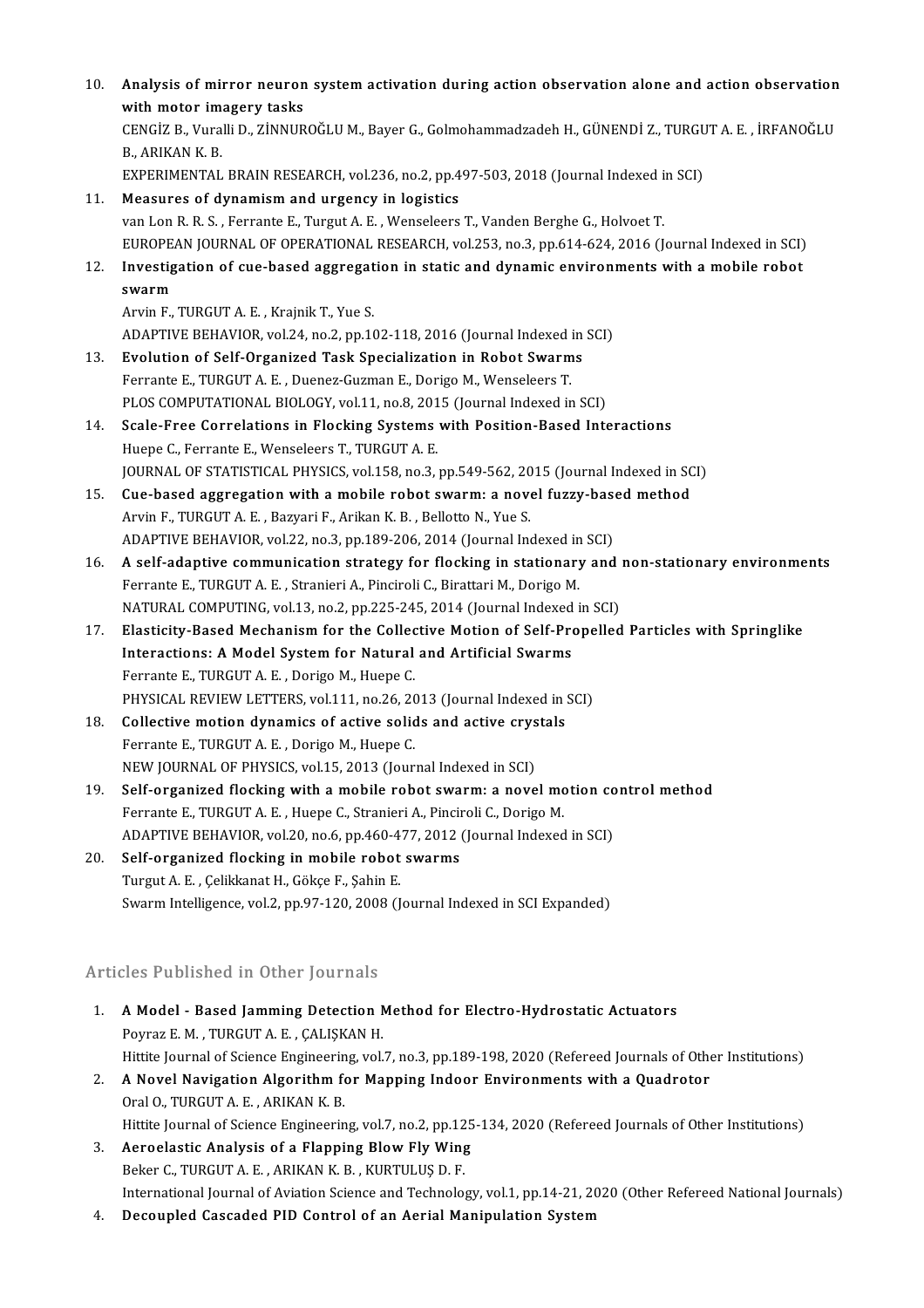Bulut N., TURGUT A. E. , ARIKAN K. B.<br>Hittite Journal of Science Somm, Engi Hittite Journal of Science & Engineering, vol.6, no.4, pp.251-259, 2019 (Refereed Journals of Other<br>Institutions) Bulut N., TUR<br>Hittite Journa<br>Institutions)<br>ivi ANTENE Hittite Journal of Science & Engineering, vol.6, no.4, pp.251-259, 2019 (Refereed Journals of Othe<br>Institutions)<br>5. İKİ ANTENDEN OLUŞAN RADAR SİSTEMİ İÇİN KATLANMA MEKANİZMASI GELİŞTİRİLMESİ<br>Vurt H.K., TURGUT A.E., Söv

## Institutions)<br>İKİ ANTENDEN OLUŞAN RADAR SİSTEMİ İÇİN KATLAI<br>Yurt H. K. , TURGUT A. E. , Söylemez E., Güler I., Fırtınaoğlu E.<br>Konya mühandislik bilimleri dergisi (Online), yol 7, np.948,94 Yurt H. K. , TURGUT A. E. , Söylemez E., Güler I., Fırtınaoğlu E.<br>Konya mühendislik bilimleri dergisi (Online), vol.7, pp.948-965, 2019 (Refereed Journals of Other Institutions) Yurt H. K., TURGUT A. E., Söylemez E., Güler I., Fırtmaoğlu E.<br>Konya mühendislik bilimleri dergisi (Online), vol.7, pp.948-965, 2019 (Refereed Journals of Heterogeneous Robotic Swarms<br>6. Swarmanoid A Novel Concept for the

## Konya mühendislik bilimleri dergisi (Online), vol.7, pp.948-965, 2019 (Ref<br>Swarmanoid A Novel Concept for the Study of Heterogeneous Ro<br>Dorigo M., Floreano D., Gambardella L., Mondada F., Nolfi S., TURGUT A. E.<br>JEEE Boboti Dorigo M., Floreano D., Gambardella L., Mondada F., Nolfi S., TURGUT A. E.<br>IEEE Robotics & Automation Magazine, vol.20, no.4, pp.60-71, 2013 (Refereed Journals of Other Institutions)

# ieee Roboucs & Automat<br>Books & Book Chapters 800ks & Book Chap<br>1. Swarm Robotics<br>Sobin E. Circin S. I

Sahin E., Girgin S., Bayindir L., Turgut A. E.<br>Sahin E., Girgin S., Bayindir L., Turgut A. E.<br>in: Sumum Intelligance Introduction and A.

1. Swarm Robotics<br>Sahin E., Girgin S., Bayindir L., Turgut A. E.<br>in: Swarm Intelligence Introduction and Applications, Blum C.,Merkle D., Editor, Springer, London/Berlin, Berlin,<br>pp.87-100, 2008 Şahin E., Girgin S.,<br>in: Swarm Intellig<br>pp.87-100, 2008

# pp.87-100, 2008<br>Refereed Congress / Symposium Publications in Proceedings

Refereed Congress / Symposium Publications in Proceedings<br>1. Self-organised Flocking of Robotic Swarm in Cluttered Environments<br>1. Self-organised Flocking of Robotic Swarm in Cluttered Environments 1. Self-organised Flocking of Robotic Swarm in Cluttered Environments

22th Annual Conference Towards Autonomous Robotic Systems, TAROS 2021, Virtual, Online, 8 - 10 September 2021, vol. 13054 LNAI, pp. 126-135 Liu Z., TURGUT A. E., Lennox B., Arvin F.

### 2. Investigation of Cue-Based Aggregation Behaviour in Complex Environments Wang S., TURGUT A. E., Schmickl T., Lennox B., Arvin F. Investigation of Cue-Based Aggregation Behaviour in Complex Environments<br>Wang S., TURGUT A. E. , Schmickl T., Lennox B., Arvin F.<br>16th EAI International Conference on Collaborative Computing: Networking, Applications, and Wang S., TURGUT A. E. , Schmickl T., Lennox B., Arvin F.<br>16th EAI International Conference on Collaborative Computing: Networking, App.<br>CollaborateCom 2020, Shanghai, China, 16 - 18 October 2020, vol.350, pp.18-36<br>Connecti 16th EAI International Conference on Collaborative Computing: Networking, Applications, and Worksharing,<br>CollaborateCom 2020, Shanghai, China, 16 - 18 October 2020, vol.350, pp.18-36<br>3. Cooperative Pollution Source Explora CollaborateCom 2020, Shanghai, China, 16 - 18 October 2020, vol.350, pp.18-<br>Cooperative Pollution Source Exploration and Cleanup with a Bio-in<br>Sadeghi Amjadi A., Raoufi M., TURGUT A. E. , Broughton G., Krajník T., Arvin F.

Cooperative Pollution Source Exploration and Cleanup with a Bio-inspired Swarm Robot Aggregation<br>Sadeghi Amjadi A., Raoufi M., TURGUT A. E. , Broughton G., Krajník T., Arvin F.<br>16th EAI International Conference on Collabor Sadeghi Amjadi A., Raoufi M., TURGUT A. E. , Broughton G., Krajník T., Arvin F.<br>16th EAI International Conference on Collaborative Computing: Networking, Applic<br>CollaborateCom 2020, Shanghai, China, 16 - 18 October 2020, v 16th EAI International Conference on Collaborative Computing: Ne<br>CollaborateCom 2020, Shanghai, China, 16 - 18 October 2020, vol.3<br>4. Collective Gradient Perception in a Flocking Robot Swarm<br>Kanagürel T.A., TUBCUTA, E., Fe

- CollaborateCom 2020, Shanghai, China, 16<br>Collective Gradient Perception in a Fl<br>Karagüzel T. A. , TURGUT A. E. , Ferrante E.<br>12th International Conference on Surarm I. Karagüzel T. A., TURGUT A. E., Ferrante E.<br>12th International Conference on Swarm Intelligence, ANTS 2020, Barcelona, Spain, 26 - 28 October 2020, vol.12421 LNCS, pp.290-297 12th International Conference on Swarm Intelligence, ANTS 2020, Barcelona, Spain, 26 - 28 October 2020,<br>vol.12421 LNCS, pp.290-297<br>5. Modelling, control and design of a clutched parallel elastically actuated articulated ro
- vol.12421 LNCS, pp.290-297<br>Modelling, control and design of<br>through virtual tunable damping<br>TANEENER E. CANDAN S. S. TURCUT Modelling, control and design of a clutched parall<br>through virtual tunable damping<br>TANFENER E., CANDAN S. Ş. , TURGUT A. E. , SARANLI U.<br>ASME 2020 International Mechanical Engineering Congr

through virtual tunable damping<br>TANFENER E., CANDAN S. Ş. , TURGUT A. E. , SARANLI U.<br>ASME 2020 International Mechanical Engineering Congress and Exposition, IMECE 2020, Virtual, Online, 16 - 19<br>November 2020, vol.7A-2020 TANFENER E., CANDAN S. Ş. , 7<br>ASME 2020 International Mec<br>November 2020, vol.7A-2020<br>Self exganised Elecking in 6. ASME 2020 International Mechanical Engineering Congress and Exposition, IMEC.<br>November 2020, vol.7A-2020<br>6. Self-organised Flocking in Robotic Swarm based on Active Elastic Sheet<br>Resufi M. TURCUT A. E. Jonney B. Arvin E

## November 2020, vol.7A-2020<br>Self-organised Flocking in Robotic Swa:<br>Raoufi M., TURGUT A. E. , Lennox B., Arvin F.<br>IEEE/PSLInternational Conference on Intelli Self-organised Flocking in Robotic Swarm based on Active Elastic Sheet<br>Raoufi M., TURGUT A. E. , Lennox B., Arvin F.<br>IEEE/RSJ International Conference on Intelligent Robots and Systems (IROS 2019), Macau, China, 3 - 08 Nov Raouf<br>IEEE/<br>2019 IEEE/RSJ International Conference on Intelligent Robots and Systems (IROS 2019), Macau, China,<br>2019<br>7. Advection and Diffusion Effects Towards a Bio-inspired Artificial Pheromone System<br>Ne S. Beaufi M. TUBCUT A. E. Knainik

2019<br>**Advection and Diffusion Effects Towards a Bio-inspire**<br>Na S., Raoufi M., TURGUT A. E. , Krajnik T., Lennox B., Arvin F.<br>IEEE (PSL International Conference on Intelligent Pebets and IEEE/RSJ International Conference on Intelligent Robots and Systems (IROS 2019), Macau, China, 3 - 08 November<br>2019 Na S., Raoufi M., TURGUT A. E., Krajnik T., Lennox B., Arvin F.

#### 8. HAVA ARAÇLARI İÇİN KAPAK MEKANİZMASI ÖN TASARIMI VE GENETİK ALGORİTMA YÖNTEMİ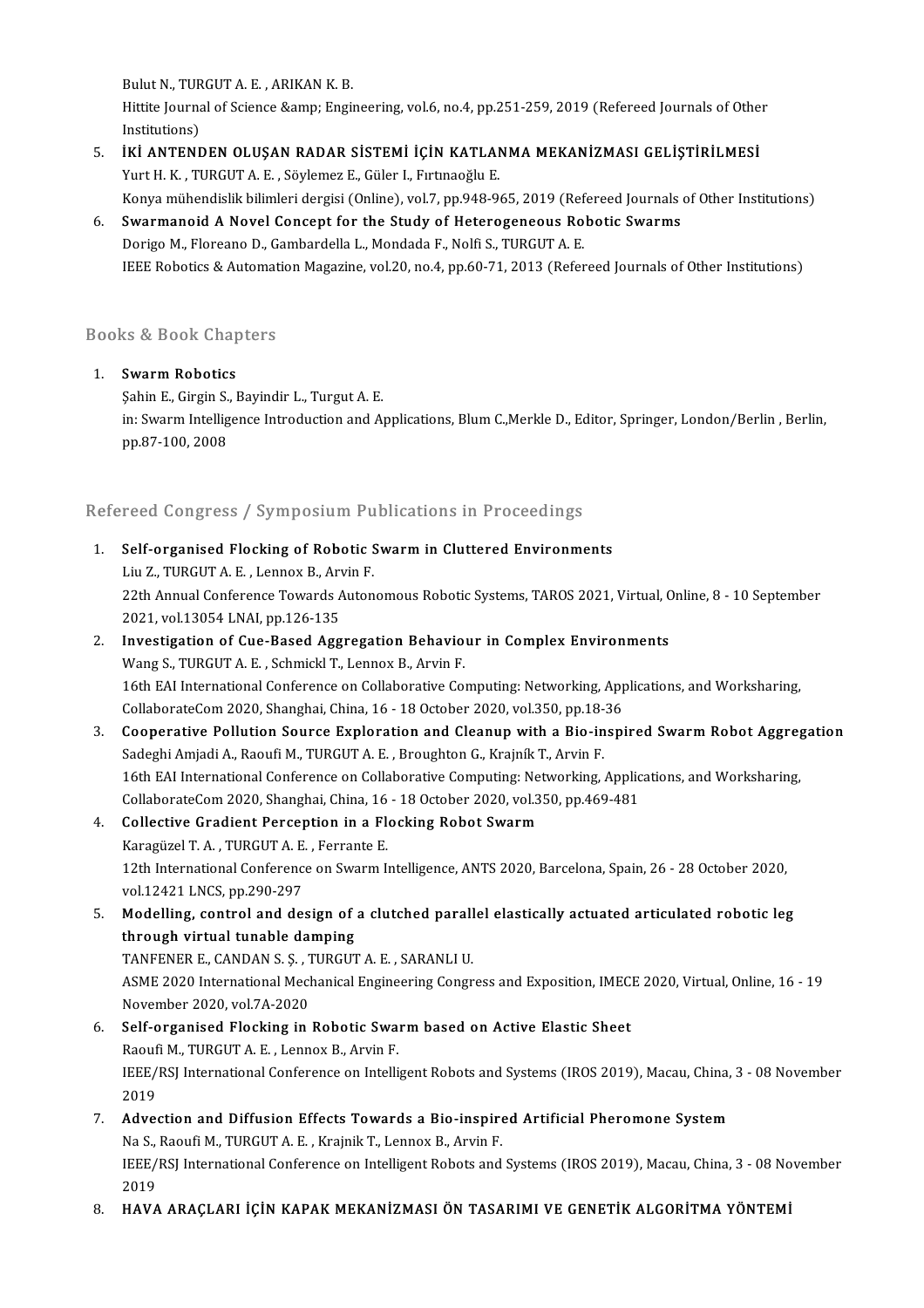KULLANILARAK OPTİMİZASYONU ÇALIŞKANH.,TURGUTA.E. ,AKMANH. KULLANILARAK OPTIMIZASYONU<br>ÇALIŞKAN H., TURGUT A. E. , AKMAN H.<br>19. ULUSAL MAKİNA TEORİSİ SEMPOZYUMU. UMTS 2019, İskenderun, Turkey, 4 - 06 September 2019<br>İKİ ANTENDEN OLUSAN PADAR SİSTEMİ İÇİN KATLANMA MEKANİZMASI CELİSTİ CALIŞKAN H., TURGUT A. E. , AKMAN H.<br>19. ULUSAL MAKİNA TEORİSİ SEMPOZYUMU. UMTS 2019, İskenderun, Turkey, 4 - 06 September 20<br>9. İKİ ANTENDEN OLUŞAN RADAR SİSTEMİ İÇİN KATLANMA MEKANİZMASI GELİŞTİLMESİ<br>2010TH K. TURGUT A E 19. ULUSAL MAKİNA TEORİSİ SEMPOZYUMU. UMTS 2019, İsker<br>**İKİ ANTENDEN OLUŞAN RADAR SİSTEMİ İÇİN KATLANM**<br>YURT H. K. , TURGUT A. E. , SÖYLEMEZ E., Güler İ., Fırtınaoğlu E.<br>19. Ulusal Makina Teorisi Somnozuumu. UMTS 2019, İsk **İKİ ANTENDEN OLUŞAN RADAR SİSTEMİ İÇİN KATLANMA MEKANİZMASI GELİŞTİLME**:<br>YURT H. K. , TURGUT A. E. , SÖYLEMEZ E., Güler İ., Fırtınaoğlu E.<br>19. Ulusal Makina Teorisi Sempozyumu, UMTS 2019, Iskenderun, Turkey, 4 - 06 Septem YURT H. K. , TURGUT A. E. , SÖYLEMEZ E., Güler İ., Fırtınaoğlu E.<br>19. Ulusal Makina Teorisi Sempozyumu, UMTS 2019, Iskenderun, Turkey, 4 - 06 September 2019<br>10. FLUID-STRUCTURE INTERACTION ANALYSIS OF A FOUR-BAR FLAPPING W 19. Ulusal Makina Teorisi Sempozyumu, UMTS 2019, Isl<br>FLUID-STRUCTURE INTERACTION ANALYSIS OF 4<br>Beker C., TURGUT A. E. , ARIKAN K. B. , KURTULUŞ D. F.<br>IV ECCOMAS Thematis Conforence on Smart Structures Beker C., TURGUT A. E. , ARIKAN K. B. , KURTULUŞ D. F.<br>IX ECCOMAS Thematic Conference on Smart Structures and Materials SMART 2019, Paris, France, 8 - 11 July 2019 Beker C., TURGUT A. E., ARIKAN K. B., KURTULUŞ D. F.<br>IX ECCOMAS Thematic Conference on Smart Structures and Materials SMART 2<br>11. Self-organized Collective Motion with a Simulated Real Robot Swarm<br>Basufi M. TURGUT A. E., A IX ECCOMAS Thematic Conference<br>Self-organized Collective Mot<br>Raoufi M., TURGUT A. E., Arvin F.<br>TAROS 2019 United Kingdom 2 Self-organized Collective Motion with a Si<br>Raoufi M., TURGUT A. E. , Arvin F.<br>TAROS 2019, United Kingdom, 3 - 05 July 2019<br>IHA ile CBS Kullanmadan Kanalı Alanların 12. Raoufi M., TURGUT A. E. , Arvin F.<br>12. IHA ile GPS Kullanmadan Kapalı Alanların Haritasının Çıkartılması Oral O., TURGUT A. E., ARIKAN K. B. IHA ile GPS Kullanmadan Kapalı Alanların Haritasının Çıkartılması<br>Oral O., TURGUT A. E. , ARIKAN K. B.<br>Turkey's 5th Robotics Conference (ToRK 2019), İstanbul, Turkey, 26 - 28 June 2019, pp.1-7<br>Eutandad Artificial Pharamana Oral O., TURGUT A. E., ARIKAN K. B.<br>Turkey's 5th Robotics Conference (ToRK 2019), İstanbul, Turkey, 26 - 28 June 20<br>13. Extended Artificial Pheromone System for Swarm Robotic Applications<br>Ne S. Basufi M. TURGUT A. E. Kraja Turkey's 5th Robotics Conference (ToRK 2019), İs<br>**Extended Artificial Pheromone System for S**<br>Na S., Raoufi M., TURGUT A. E. , Krajnik T., Arvin F.<br>Conference on Artificial Life (ALIEE) - How Can Ar Extended Artificial Pheromone System for Swarm Robotic Applications<br>Na S., Raoufi M., TURGUT A. E. , Krajnik T., Arvin F.<br>Conference on Artificial Life (ALIFE) - How Can Artificial Life Help Solve Societal Challenges?, New Na S., Raoufi M., TURGUT A. E. , Krajnik T., Arvin F.<br>Conference on Artificial Life (ALIFE) - How Can Artificial Life<br>Tyne, United Kingdom, 29 July - 02 August 2019, pp.608-615<br>Online Sensen Biss, Estimation & Calibration 14. Conference on Artificial Life (ALIFE) - How Can Artificial Life Help Solve Societal Challenges?, Newcastle-Upon-<br>14. Online Sensor Bias Estimation & Calibration by Kalman Filtering with Adaptive Lyapunov Redesign<br>14. O Tyne, Uni<br>Online S<br>Method **Online Sensor Bias Estim<br>Method<br>Altintas O. H. , TURGUT A. E.<br>9th International Conference** Method<br>Altintas O. H. , TURGUT A. E.<br>9th International Conference on Recent Advances in Space Technologies (RAST), İstanbul, Turkey, 11 - 14 June<br>2019. pp.145-152 Altintas O. H. , TUR<br>9th International C<br>2019, pp.145-152<br>Computed Toray 9th International Conference on Recent Advances in Space Technologies (RAST), İstanbul, Turkey, 11 - 14 June<br>2019, pp.145-152<br>15. Computed Torque Control of an Aerial Manipulation System with a Quadrotor and a 2-DOF Roboti 2019,<br>Comp<br>Arm Computed Torque Control of an<br>Arm<br>Bulut N., TURGUT A. E. , Arikan K. B.<br>16th International Conference on Ir **Arm**<br>Bulut N., TURGUT A. E. , Arikan K. B.<br>16th International Conference on Informatics in Control, Automation and Robotics (ICINCO), Prague, Czech Bulut N., TURGUT A. E. , Arikan K. B.<br>16th International Conference on Inform<br>Republic, 29 - 31 July 2019, pp.510-517<br>B. Bhi SS. An Open Sourse Eunerime 16th International Conference on Informatics in Control, Automation and Robotics (ICINCO), Prague, Czech<br>Republic, 29 - 31 July 2019, pp.510-517<br>16. P Phi SS: An Open-Source Experimental Setup for Real-World Implementation Republic, 29 - 31 July 2019, pp.510-5<br> **P Phi SS: An Open-Source Experii**<br>
Systems in Long-Term Scenarios<br>
Anvin E. Knainik T. TUBCUT A. E. P Phi SS: An Open-Source Exp<br>Systems in Long-Term Scenal<br>Arvin F., Krajnik T., TURGUT A. E.<br>Eth International Workshop op A Systems in Long-Term Scenarios<br>Arvin F., Krajnik T., TURGUT A. E.<br>5th International Workshop on Modelling and Simulation for Autonomous Systems (MESAS), Prague, Czech<br>Rapublia 17, 19 Ostober 2018, vol.11472, pp.351-364. Arvin F., Krajnik T., TURGUT A. E.<br>5th International Workshop on Modelling and Simulatio<br>Republic, 17 - 19 October 2018, vol.11472, pp.351-364<br>ROSS: An Open seures Euperimental Setup for Ge 17. Sth International Workshop on Modelling and Simulation for Autonomous Systems (MESAS), Prague, Czech<br>17. POSS: An Open-source Experimental Setup for Continuous Real-world Implementation of Swarm<br>17. POSS: An Open-sourc Republic, 17 - 19 0<br>PФSS: An Open-s<br>Robotic Systems<br>TUPGUT A E Arri P<mark>OSS: An Open-source Experi</mark><br>Robotic Systems<br>TURGUT A. E. , Arvin F., Krajnik T.<br>Modeling and Simulation for Auto Robotic Systems<br>TURGUT A. E. , Arvin F., Krajnik T.<br>Modeling and Simulation for Autonomous Systems Conference, 17 - 19 October 2018<br>@Clust: Pheremone based Aggregation for Pebetis Systems 19. TURGUT A. E. , Arvin F., Krajnik T.<br>Modeling and Simulation for Autonomous Systems Conference, 17 - 19 October 2018<br>18. φClust: Pheromone-based Aggregation for Robotic Swarms<br>Arvin F., TURGUT A. E. , Krajnik T., Rahim Modeling and Simulation for Autonomous Systems Conference, 17 - 19 October 2018<br> **@Clust: Pheromone-based Aggregation for Robotic Swarms**<br>Arvin F., TURGUT A. E. , Krajnik T., Rahimi S., Okay E., Shigang Y., Watson S., Lenn IEEE International Conference on Intelligent Robots and Systems, 1 - 05 October 2018 Arvin F., TURGUT A. E., Krajnik T., Rahimi S., Okay E., Shigang Y., Watson S., Len<br>IEEE International Conference on Intelligent Robots and Systems, 1 - 05 October<br>19. EXOPINCH - a robotic mirror therapy system for hand reh IEEE International Conference on Intelligent Robots and Systems, 1 - 05 October 2018<br>**EXOPINCH - a robotic mirror therapy system for hand rehabilitation**<br>ARIKAN K. B. , Golmohammadzadeh H., CENGİZ B., TURGUT A. E. , ZİNNUR EXOPINCH - a robotic mirror therapy system for hand rehabi<br>ARIKAN K. B., Golmohammadzadeh H., CENGİZ B., TURGUT A. E., ZİN<br>11th Fens Forum of Neuroscience, Berlin, Germany, 7 - 11 July 2018<br>Pessive tarque estimation using 20. ARIKAN K. B., Golmohammadzadeh H., CENGİZ B., TURGUT A. E., ZİNNUROĞLU M., GÜNENDİ Z.<br>11th Fens Forum of Neuroscience, Berlin, Germany, 7 - 11 July 2018<br>20. Passive torque estimation using exopinch - a hand exoskeleton

- 11th Fens Forum of Neuroscience, Berlin, Germany, 7 11 July 2018<br>Passive torque estimation using exopinch a hand exoskeleton for robotic mirror therapy<br>rahimi s., golmohammazadeh h., ZİNNUROĞLU M., GÜNENDİ Z., CENGİZ B rahimi s., golmohammazadeh h., ZİNNUROĞLU M., GÜNENDİ Z., CENGİZ B., TURGUT A. E. , ARIKAN K. B.<br>1st International Conference on Robotic Technology and Rehabilitation (ICRAR 2018)., 9 - 11 April 2018 rahimi s., golmohammazadeh h., ZİNNUROĞLU M., GÜNENDİ Z., CENG<br>1st International Conference on Robotic Technology and Rehabilitation<br>21. Vision based range and bearing algorithm for robot swarms<br>Relaxii H.M., TURCUT A.E.
- 1st International Conferenc<br>Vision based range and<br>Balanji H. M. , TURGUT A. E.<br>2019 Türkiye Babathilim K. Balanji H. M. , TURGUT A. E.<br>2018 Türkiye Robotbilim Konferans� (TORK 2018), İstanbul, Turkey, 12 - 14 April 2018, pp.115-116
- 22. phi Clust: Pheromone-based Aggregation for Robotic Swarms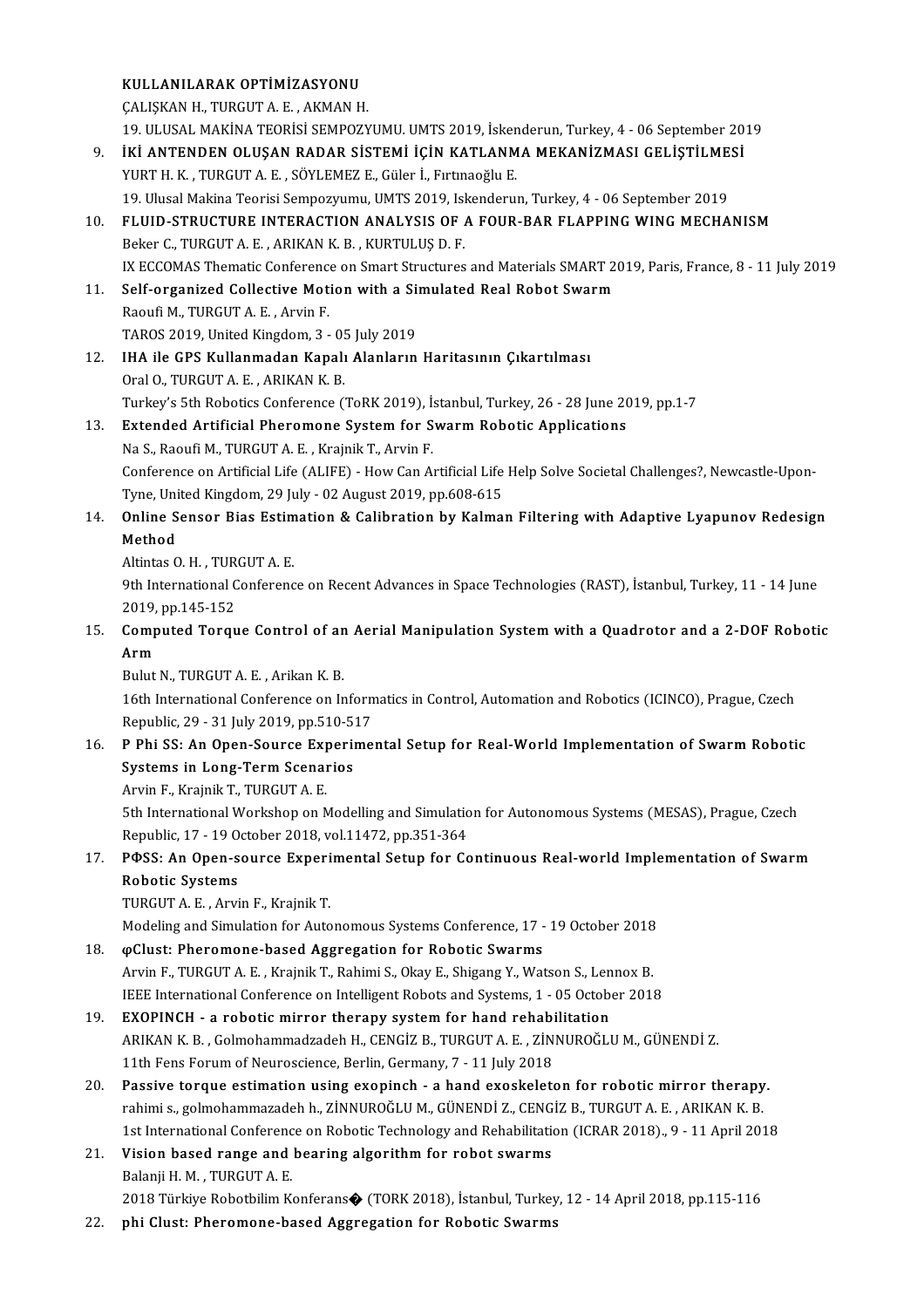Arvin F., TURGUT A. E., Krajnik T., Rahimi S., Okay I. E., Yue S., Watson S., Lennox B. Arvin F., TURGUT A. E. , Krajnik T., Rahimi S., Okay I. E. , Yue S., Watson S., Lennox B.<br>25th IEEE/RSJ International Conference on Intelligent Robots and Systems (IROS), Madrid, Spain, 1 - 05 October Arvin F., TURGUT A. E<br>25th IEEE/RSJ Intern<br>2018, pp.4288-4294<br>Kanal: Bir Alanda L 25th IEEE/RSJ International Conference on Intelligent Robots and<br>2018, pp.4288-4294<br>23. Kapalı Bir Alanda Basit Bir İHA ile Keşif Metodu Tasarımı<br>Kusultabak E.B., Polit M.M., Orban Z.O., TUBCUT A.E.

|     | 2018, pp 4288-4294                                                                                                   |
|-----|----------------------------------------------------------------------------------------------------------------------|
| 23. | Kapalı Bir Alanda Basit Bir İHA ile Keşif Metodu Tasarımı                                                            |
|     | Kucuktabak E. B., Pelit M. M., Orhan Z. O., TURGUT A. E.                                                             |
|     | TOK 2017, Turkey, 21 - 23 September 2017, pp.661-666                                                                 |
| 24. | Sürü Robotları için Görüntü Tabanlı Mesafe, Açı ve Yönelim Sistemi Tasarimi                                          |
|     | Balanji H., Yilmaz E., Cakmak O., TURGUT A. E.                                                                       |
|     | TOK 2017, Turkey, 21 - 23 September 2017, pp 386-391                                                                 |
| 25. | Otonom Quadrotor Sürüleri için Orantısal Navigasyon Tabanlı Merkezi Olmayan Toplu Hareket                            |
|     | Algoritması                                                                                                          |
|     | Altintas O.H., Marangalou K., TURGUT A.E.                                                                            |
|     | TOK 2017, Turkey, 21 - 23 September 2017, pp 697-702                                                                 |
| 26. | Yeni Bir Savunma Konsepti olarak Sürü IHA Sistemleri                                                                 |
|     | ŞAHİN E., ARIKAN K. B., hacıoğlu a., ÜRE N. K., aslan m., TURGUT A. E., erdener a.                                   |
|     | Otomatik Kontrol Ulusal Toplantısı, TOK 2017, Turkey, 21 - 23 September 2017, pp.709-713                             |
| 27. | Design of a Novel Foldable Flapping Wing Micro Air Vehicle                                                           |
|     | Beker C., Arıkan K. B., Turgut A. E., Özcan O., Kurtuluş D. F.                                                       |
|     | Ankara International Aerospace conference, Ankara, Turkey, 20 - 22 September 2017                                    |
| 28. | El için Robotik Ayna Terapi Sisteminin Geliştirilmesi                                                                |
|     | Golmohammadzadeh H., Bayer G., Ceylan I., GÜNENDİ Z., ZİNNUROĞLU M., CENGİZ B., TURGUT A. E. , ARIKAN K. B.          |
|     | TOK 2017, Turkey, 21 - 23 September 2017, pp.490-495                                                                 |
| 29. | Kobot: Mobile robot platform designed for swarm robotics research.                                                   |
|     | Çamdere S. C., TURGUT A. E., TAŞCIOĞLU Y.                                                                            |
|     | ICMAE 2017, 8th International Conference on Mechanical and Aerospace Engineering, Prag, Czech Republic, 22 -         |
|     | 25 July 2017                                                                                                         |
| 30. | Monoton Uyarı Sırasında EEG (Mü) Ritim Deseknronizasyonu.                                                            |
|     | Bayer G., Golmohhammadzadeh H., VURALLI D., ZİNNUROĞLU M., GÜNENDİ Z., TURGUT A. E., ARIKAN K. B., Kutsal            |
|     | T.                                                                                                                   |
|     | 33. Ulusal Klinik Nörofizyoloji EEG-EMG Kongresi., Turkey, 22 - 26 April 2017                                        |
| 31. | Okul Öncesi Eğitim için Mekatronik Sistem Tasarımı                                                                   |
|     | Mengü B.D., TURGUT A.E.                                                                                              |
|     | Türkiye Robotik Bilim Konferansı TORK 2016, İstanbul, Turkey, 02 November 2016                                       |
| 32. | Design of a Micro Piezo Actuated Gripper for a Swarm Robotic System                                                  |
|     | Kaygusuz B., TURGUT A. E.                                                                                            |
|     | 13th International Conference on Informatics in Control, Automation and Robotics (ICINCO), Lisbon, Portugal, 29 -    |
| 33. | 31 July 2016, pp 534-539<br>Design of active disturbance rejection based controller for a mobile assembly positioner |
|     | ŞEN F. N., Turan E., Çetin B., ARIKAN K. B., TURGUT A. E., BARANOĞLU B.                                              |
|     | 17th International Conference on Machine Design and Production, Bursa, Turkey, 12 - 15 July 2016, pp.729-739         |
| 34. | Boş Boş İzlemekle Yaşayarak İzlemek Arasındaki Fark                                                                  |
|     | CENGİZ B., ZİNNUROĞLU M., Golmohammadzadeh H., Bayer G., İRFANOĞLU B., TURGUT A. E., ARIKAN K. B.                    |
|     | 32. Ulusal Klinik Nörofizyoloji EEG-EMG Kongresi, Bodrum, Turkey, 27 April 2016                                      |
| 35. | Environmental factors promoting the evolution of recruitment strategies in swarms of foraging                        |
|     | robots                                                                                                               |
|     | van Essche S., Ferrante E., TURGUT A. E., Lon R., Holvoet T., Wenseleers T.                                          |
|     | SWARM 2015: THE FIRST INTERNATIONAL SYMPOSIUM ON SWARM BEHAVIOR AND BIO-INSPIRED ROBOTICS,                           |
|     | Pekin, China, 28 - 30 October 2015                                                                                   |
| 36. | COS-Pi: Artificial pheromone system for robotic swarms research                                                      |
|     | Arvin F., Krajnik T., TURGUT A. E., Yue S.                                                                           |
|     | 2015 IEEE/RSJ INTERNATIONAL CONFERENCE ON INTELLIGENT ROBOTS AND SYSTEMS (IROS), Hamburg,                            |
|     |                                                                                                                      |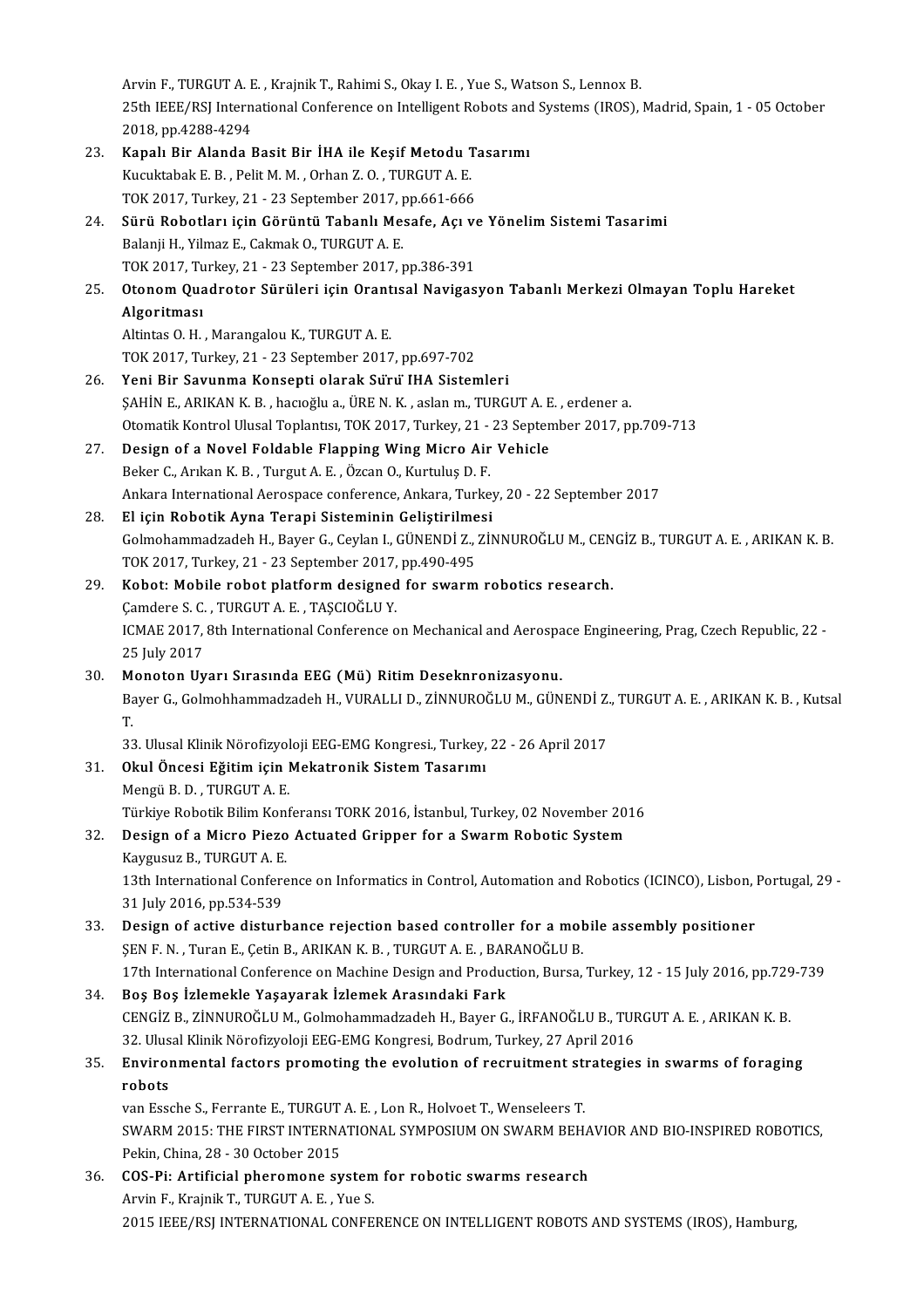Germany, 28 September - 02 October 2015, pp.407-412

- 37. Power-Law Distribution of Long-Term Experimental Data in Swarm Robotics<br>Arvin F., Attar A., TURGUT A. E., Yue S. Germany, 28 September - 02 October 2<br>**Power-Law Distribution of Long-T<br>Arvin F., Attar A., TURGUT A. E. , Yue S.** Power-Law Distribution of Long-Term Experimental Data in Swarm Robotics<br>Arvin F., Attar A., TURGUT A. E. , Yue S.<br>ICSI 2015: Advances in Swarm and Computational Intelligence, Pekin, China, 25 June 2015, vol.9140, pp.551-55
- 38. COSΦ: Vision-based Artificial Pheromone System for Robotic Swarms<br>Krajník T., Arvin F., TURGUT A. E., Yue S., Duckett T. ICSI 2015: Advances in Swarm and Computational I<br>**COSΦ: Vision-based Artificial Pheromone Sys**<br>Krajník T., Arvin F., TURGUT A. E. , Yue S., Duckett T.<br>IEEE International Conference on Bebetics and Aut COSФ: Vision-based Artificial Pheromone System for Robotic Swarms<br>Krajník T., Arvin F., TURGUT A. E. , Yue S., Duckett T.<br>IEEE International Conference on Robotics and Automation (ICRA 2015), Seattle, United States Of Amer Krajní<br>IEEE I<br>2015<br>Comp IEEE International Conference on Robotics and Automation (ICRA 2015), Se<br>2015<br>39. Comparison of Different Cue based Swarm Aggregation Strategies<br>Earshad A. TURCUT A.E. Nigola B. Yue S
- 2015<br>**Comparison of Different Cue based Sy<br>Farshad A., TURGUT A. E. , Nicola B., Yue S.<br>Eth International Conference on Symrm In** Comparison of Different Cue based Swarm Aggregation Strategies<br>Farshad A., TURGUT A. E. , Nicola B., Yue S.<br>5th International Conference on Swarm Intelligence, 17 - 19 October 2014<br>Seale free correlations in sollective mot 5th International Conference on Swarm Intelligence, 17 - 19 October 2014
- Farshad A., TURGUT A. E., Nicola B., Yue S.<br>5th International Conference on Swarm Intelligence, 17 19 October 2014<br>40. Scale-free correlations in collective motion with position-based interactions<br>Ferrante E., TURGUT A. Scale-free correlations in collective motion with position-based interactions<br>Ferrante E., TURGUT A. E. , Wenseleers T., Huepe C.<br>14. Artificial Life Conference ALIFE2014, New York, United States Of America, 30 July - 02 A

## 41. Evolution of task partitioning in swarm robotics 14. Artificial Life Conference ALIFE2014, New York, United St<br>**Evolution of task partitioning in swarm robotics**<br>Ferrante E., Duenez-Guzman E., TURGUT A. E. , Wenseleers T.<br>Werkeben en Collective Pebeviers and Social Dynam Workshop on Collective Behaviors and Social Dynamics of the European Conference on Artificial Life (ECAL 2013), Taormina, Italy, 02 September 2013 Ferrante E., Duenez-Guzman E., TURGUT A. E., Wenseleers T. Workshop on Collective Behaviors and Social Dynamics of the European Conference on Artificial Life (ECAL 2013), Taormina, Italy, 02 September 2013<br>42. GESwarm Grammatical Evolution for the Automatic Synthesis of Collective

## 2013), Tack<br>**GESwarm**<br>Robotics<br>Ecuranta E GESwarm Grammatical Evolution for the Automatic Sy<br>Robotics<br>Ferrante E., TURGUT A. E. , DuenezGuzman E., Wenseleers T.<br>CECCO 2012 6 - 10 July 2012

Robotics<br>Ferrante E., TURGUT A. E. , DuenezGuzman E., Wenseleers T.<br>GECCO 2013, 6 - 10 July 2013

## 43. Self-organized flocking with conflicting goal directions Ferrante E., Sun W., Turgut A. E., Dorigo M., Birattari M., Wenseleers T. Self-organized flocking with conflicting goal directions<br>Ferrante E., Sun W., Turgut A. E. , Dorigo M., Birattari M., Wenseleers T.<br>European Conference on Complex Systems 2012, Brussels, Belgium, 2 - 07 September 2012, pp. Ferrante E., Sun W., Turgut A. E., Dorigo M., Birattari M., Wenseleers T.<br>European Conference on Complex Systems 2012, Brussels, Belgium, 2 - 07 Septembe<br>44. Explicit and Implicit Directional Information Transfer in Collec

## European Conference on Complex Systems 2012, Brussels, Belgium, 2 - 07<br>**Explicit and Implicit Directional Information Transfer in Collective**<br>Ferrante E., TURGUT A. E. , Huepe C., Birattari M., Dorigo M., Wenseleers T.<br>The Explicit and Implicit Directional Information Transfer in Collective Motion<br>Ferrante E., TURGUT A. E. , Huepe C., Birattari M., Dorigo M., Wenseleers T.<br>The 13th International Conference on the Simulation and Synthesis of Ferrante E., TURGUT A. E. , Huepe C., Biff<br>The 13th International Conference on t<br>United States Of America, 19 July 2012<br>Collective motion in estive solids a

45. Collective motion in active solids and active crystals<br>Huepe C., Ferrante E., TURGUT A. E. United States Of America, 19 July 20<br>**Collective motion in active solid**<br>Huepe C., Ferrante E., TURGUT A. E. Collective motion in active solids and active crystals<br>Huepe C., Ferrante E., TURGUT A. E.<br>APS March Meeting 2012, Boston, United States Of America, 27 February - 02 March 2012<br>Fuggy Bosed Aggregation with a Mobile Bobet S

## 46. Fuzzy-Based Aggregation with a Mobile Robot Swarm<br>Arvin F., TURGUT A. E., Yue S.

APS March Meeting 2012, Bos<br>Fuzzy-Based Aggregation<br>Arvin F., TURGUT A. E. , Yue S.<br><sup>9th Intornational Conference</sup> Fuzzy-Based Aggregation with a Mobile Robot Swarm<br>Arvin F., TURGUT A. E. , Yue S.<br>8th International Conference on Swarm Intelligence, Brussels, Belgium, 12 - 14 September 2012, vol.7461, pp.346-<br>247 Arvii<br>8th I<br>347 8th International Conference on Swarm Intelligence, Brussels, Belgium, 12 - 14<br>347. Self-Organized Flocking with a Heterogeneous Mobile Robot Swarm<br>Straniani A. Forranta E. TUBCUT A. E. Trianni V. Bingiroli C. Birattari M.

347<br>Self-Organized Flocking with a Heterogeneous Mobile Robot Swarm<br>Stranieri A., Ferrante E., TURGUT A. E. , Trianni V., Pinciroli C., Birattari M., Dorigo M. Self-Organized Flocking with a Heterogeneous Mobile Robot Swarm<br>Stranieri A., Ferrante E., TURGUT A. E. , Trianni V., Pinciroli C., Birattari M., Dorigo M.<br>The 11th European Conference on Artificial Life. ECAL 2011, Paris,

## 48. Flocking in Stationary and Non-stationary Environments: A Novel Communication Strategy for The 11th European Control<br>Flocking in Stationa<br>Heading Alignment<br>Ferrante E. TUBCUT

Flocking in Stationary and Non-stationary Environmen<br>Heading Alignment<br>Ferrante E., TURGUT A. E. , Mathews N., Birattari M., Dorigo M.<br>11th International Conference on Parallel Broblem Solving fro 11th International Conference on Parallel Problem Solving from Nature, Krakow, Poland, 11 - 15 September 2010, vol.6239, pp.331-340 Ferrante E., TURGUT A<br>11th International Cor<br>vol.6239, pp.331-340<br>Cuiding a Bobot Elo 11th International Conference on Parallel Problem<br>vol.6239, pp.331-340<br>49. Guiding a Robot Flock via Informed Robots<br>Colibians H. TURCUT A E. SAHINE

## vol.6239, pp.331-340<br>Guiding a Robot Flock via Inform<br>Celikkanat H., TURGUT A. E. , ŞAHİN E.<br>9th International Sumposium on Distr Guiding a Robot Flock via Informed Robots<br>Celikkanat H., TURGUT A. E. , ŞAHİN E.<br>9th International Symposium on Distributed Autonomous Robotic Systems (DARS 9), Tsukuba City, Japan, 17 - 19<br>Navember 2008, np 215, 225 Celikkanat H., TURGUT A. E. , Ş<br>9th International Symposium<br>November 2008, pp.215-225<br>Modeling Phase Transition 9th International Symposium on Distributed Autonomous Robotic Systems<br>November 2008, pp.215-225<br>50. Modeling Phase Transition in Self-organized Mobile Robot Flocks<br>TUDCUT A E Huene C Colikianst H Cokee E SAHIN E

November 2008, pp.215-225<br>Modeling Phase Transition in Self-organized Mobile Robot Flocks<br>TURGUT A. E. , Huepe C., Celikkanat H., Gokce F., ŞAHİN E. 6th Biannual International Conference on Ant Colony Optimization and Swarm Intelligence, Brussels, Belgium, 22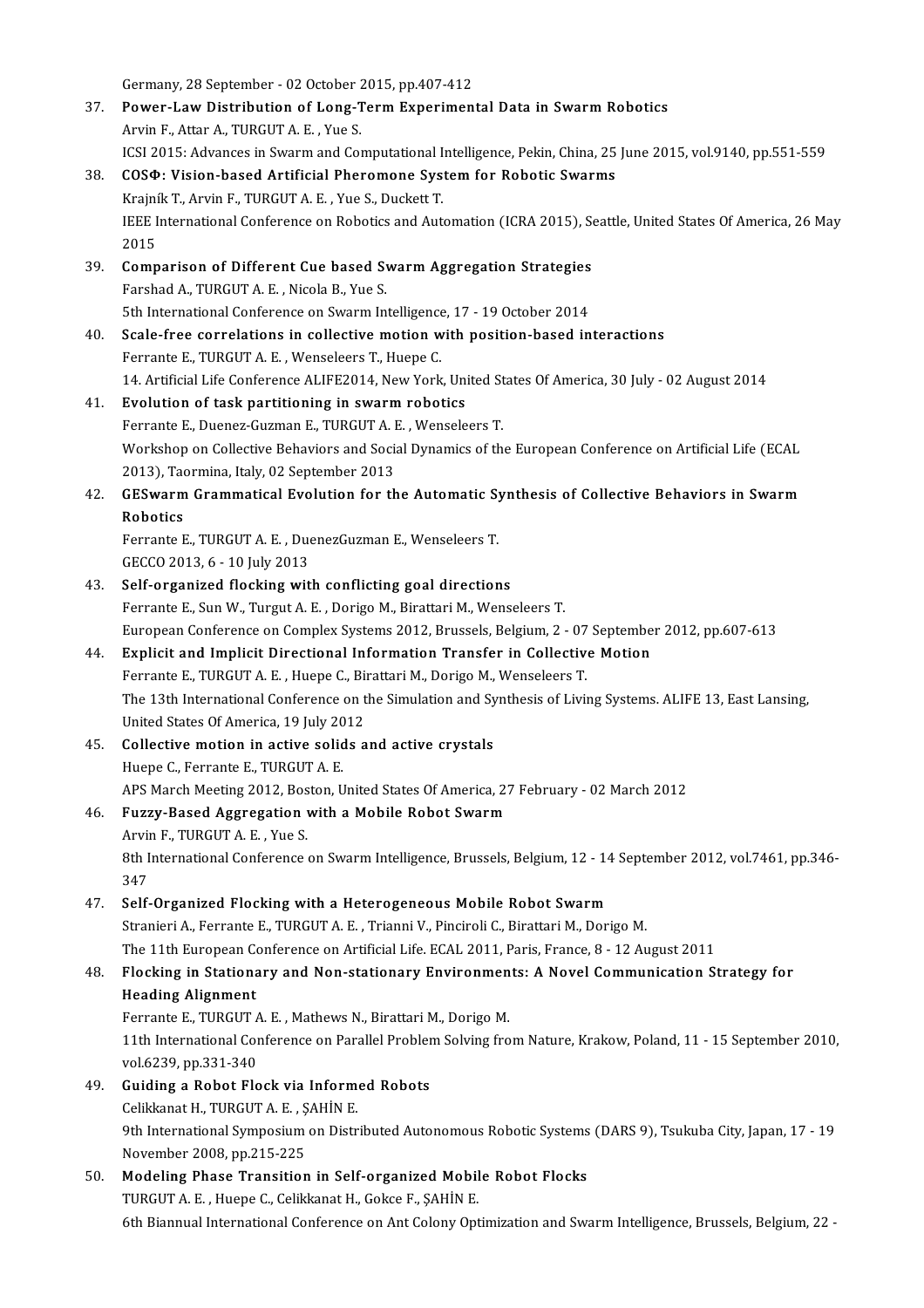24September 2008,vol.5217,pp.108-119

51. Self-organized flocking with a mobile robot swarm 24 September 2008, vol.5217, pp.108-119<br>Self-organized flocking with a mobile rob<br>TURGUT A. E., Çelikkanat H., Gökçe F., Şahin E.<br>7th International Jeint Conference en Autonon 7th International Joint Conference on Autonomous Agents and Multiagent Systems, AAMAS 2008, Estoril, Portugal,<br>12 - 16 May 2008, vol.1, pp.40-47 TURGUT A. E. , Çelikkanat H., Gökçe<br>7th International Joint Conference<br>12 - 16 May 2008, vol.1, pp.40-47<br>Dispersion of a swarm of robe 52. Dispersion of a swarmof robots based on realisticwireless intensity signals 12 - 16 May 2008, vol.1, pp.40-4<br>Dispersion of a swarm of rol<br>Ugur E., TURGUT A. E. , ŞAHİN E.<br>22nd International Sumposium e

22nd International Symposium on Computer and Information Sciences, Ankara, Turkey, 7 - 09 November 2007, pp.419-424 Ugur E., TUR<br>22nd Interna<br>pp.419-424<br>Kobot: Süri 22nd International Symposium on Computer and Information Sciences, Ankara, Tu<br>pp.419-424<br>53. Kobot: Sürü Robot Çalışmaları için Tasarlanmış Gezgin Robot Platformu<br>TUDCUT A E. CÖKCE E. CELİKKANAT U. BAYINDIR L. SAHİN E.

- pp.419-424<br><mark>Kobot: Sürü Robot Çalışmaları için Tasarlanmış Gezgin Ro</mark><br>TURGUT A. E. , GÖKÇE F., ÇELİKKANAT H., BAYINDIR L., ŞAHİN E.<br>Otamatik Kantral Ulusal Taplantısı TOK'07, İstanbul Turkay E., G TURGUT A. E. , GÖKÇE F., ÇELİKKANAT H., BAYINDIR L., ŞAHİN E.<br>Otomatik Kontrol Ulusal Toplantısı. TOK'07, İstanbul, Turkey, 5 - 07 September 2007, pp.1-6
- 54. Oğul Robot Sistemleri için Basit Bir Görüntüleme Sistemi Tasarımı ÇELİKKANATH., TURGUTA E., ŞAHİN E., KOKUA.B. Oğul Robot Sistemleri için Basit Bir Görüntüleme Sistemi Tasarımı<br>ÇELİKKANAT H., TURGUT A. E. , ŞAHİN E., KOKU A. B.<br>Türk Otomatik Kontrol Ulusal Toplantısı (TOK06), Ankara, Turkey, 6 - 08 November 2006<br>Qğul Robot Sistemle CELİKKANAT H., TURGUT A. E. , ŞAHİN E., KOKU A. B.<br>Türk Otomatik Kontrol Ulusal Toplantısı (TOK06), Ankara, Turkey, 6 - 08 No.<br>55. Oğul Robot Sistemleri İçin Basit bir Görüntüleme Sistemi Tasarımı<br>CELİKKANAT H. TURCUT A. E
- Türk Otomatik Kontrol Ulusal Toplantısı (TOK06), An<br>**Oğul Robot Sistemleri İçin Basit bir Görüntüle**<br>ÇELİKKANAT H., TURGUT A. E. , ŞAHİN E., KOKU A. B.<br>Otomatik Kontrol Ulusal Toplantısı, TOK'06, Ankara İ 55. Oğul Robot Sistemleri İçin Basit bir Görüntüleme Sistemi Tasarımı<br>ÇELİKKANAT H., TURGUT A. E. , ŞAHİN E., KOKU A. B.<br>Otomatik Kontrol Ulusal Toplantısı. TOK'06, Ankara, Turkey, 6 - 08 November 2006, pp.1-6
- 56. Oğul-Robot Sistemleri için Sinyalleşme Sistemi Tasarımı TURGUT A.E., ÇAKMAK M., ŞAHİN E., KOKU A.B. Oğul-Robot Sistemleri için Sinyalleşme Sistemi Tasarımı<br>TURGUT A. E. , ÇAKMAK M., ŞAHİN E., KOKU A. B.<br>Türk Otomatik Kontrol Ulusal Toplantısı (TOK06), Ankara, Turkey, 6 - 08 November 2006<br>A soniar laval mashatraniss dasin
- 57. A senior level mechatronics design course in Middle East Technical University<br>TURGUT A. E., ARIKAN K. B., Erden A. Türk Otomatik Kontrol Ulusal Toplantı:<br>A senior level mechatronics desig<br>TURGUT A. E. , ARIKAN K. B. , Erden A.<br>6th Conference en Mechatronics Desig A senior level mechatronics design course in Middle East Technical University<br>TURGUT A. E. , ARIKAN K. B. , Erden A.<br>6th Conference on Mechatronics Design and Modeling (MDM 2002), Nevşehir, Turkey, 4 - 06 September 2002<br>Me TURGUT A. E., ARIKAN K. B., Erden A.<br>6th Conference on Mechatronics Design and Modeling (MDM 2002), Nevşehir, Tur<br>58. Mechatronics education in a graduate course: concepts and applications<br>ADIYAN V. P., TURGUT A. F., Erden
- 6th Conference on Mechatronics Design<br>**Mechatronics education in a grad**i<br>ARIKAN K. B. , TURGUT A. E. , Erden A.<br>Eth Conference on Mechatronics Desig Mechatronics education in a graduate course: concepts and applications<br>ARIKAN K. B. , TURGUT A. E. , Erden A.<br>5th Conference on Mechatronics Design and Modeling (MDM 2001), Konya, Turkey, 12 - 14 September 2001<br>Development ARIKAN K. B., TURGUT A. E., Erden A.<br>5th Conference on Mechatronics Design and Modeling<br>59. Development of a metamorphic robotic system<br>TUPCUT A. E. Erden A.
- 5th Conference on Mech<br>Development of a me<br>TURGUT A. E. , Erden A.<br>UMTIK 2000, Ankara, T. Development of a metamorphic robotic system<br>TURGUT A. E. , Erden A.<br>UMTIK 2000, Ankara, Turkey, 13 - 15 September 2000, pp.575-583<br>DESICN OF A HOLONIC SELE RECONEICURAPLE ROPOTIC SY
- TURGUT A. E. , Erden A.<br>UMTIK 2000, Ankara, Turkey, 13 15 September 2000, pp.575-583<br>60. DESIGN OF A HOLONIC SELF-RECONFIGURABLE ROBOTIC SYSTEM<br>TURGUT A. E. , Durna M., ERKMEN İ., ERKMEN A. M. , Erden A. UMTIK 2000, Ankara, Turkey, 13 - 15 September 2000, pp.57!<br>DESIGN OF A HOLONIC SELF-RECONFIGURABLE ROBOT<br>TURGUT A. E. , Durna M., ERKMEN İ., ERKMEN A. M. , Erden A.<br>Rebetirs and Annligations 1999, Santa Barbara, Hondures, Robotics and Applications 1999, Santa-Barbara, Honduras, 28 - 31 October 1999, pp.1-6

#### Courses

MechatronicDesign,Undergraduate,2015-2016,2016-2017,2018-2019,2020-2021 Sourbos<br>Mechatronic Design, Undergraduate, 2015 - 2016, 2016 - 2017, 2018 - 2019, 2020 - 2021<br>CONTROL SYSTEMS, Undergraduate, 2015 - 2016, 2016 - 2017, 2017 - 2018, 2020 - 2021<br>Medern Control Pestareduate, 2019, 2020, 2020 Mechatronic Design, Undergraduate, 2015 - 2016, 2016 - 2<br>CONTROL SYSTEMS, Undergraduate, 2015 - 2016, 2016 - 2<br>Modern Control, Postgraduate, 2019 - 2020, 2020 - 2021<br>MECHATRONIC COMBON AND INSTRUMENT, Undergradu Modern Control, Postgraduate, 2019 - 2020, 2020 - 2021<br>MECHATRONIC COMPON.AND INSTRUMENT, Undergraduate, 2015 - 2016, 2016 - 2017, 2018 - 2019, 2020 - 2021 Modern Control, Postgraduate, 2019 - 2020, 2020 - 2021<br>MECHATRONIC COMPON.AND INSTRUMENT, Undergraduate, 2015 - 2016, 2016 - 2017, 2018 - 2019, 2020<br>INTRODUCTION TO MECHANICAL ENGINEERING, Undergraduate, 2017 - 2018, 2018 MECHATRONIC COMPON.AND INSTRUMENT, Undergradı<br>INTRODUCTION TO MECHANICAL ENGINEERING, Underg<br>Design of Control Systems, Undergraduate, 2017 - 2018 Design of Control Systems, Undergraduate, 2017 - 2018<br>Advising Theses

Advising Theses<br>Turgut A. E. , Arikan K. B. , MODEL-BASED EVALUATION OF THE CONTROL STRATEGIES OF A HAND REHABILITATION<br>ROBOT RASED ON MOTOR LEARNING RRINGIN ES. Restanduste O.CAN(Student), 2022 ravionig Treses<br>Turgut A. E. , Arikan K. B. , MODEL-BASED EVALUATION OF THE CONTROL STRATEGIES C<br>ROBOT BASED ON MOTOR LEARNING PRINCIPLES, Postgraduate, O.CAN(Student), 2022<br>Turgut A. E., Öser M. B., NEAR REAL TIME SYSTEM Turgut A. E. , Arikan K. B. , MODEL-BASED EVALUATION OF THE CONTROL STRATEGIES OF A HAND REHABILITATION<br>ROBOT BASED ON MOTOR LEARNING PRINCIPLES, Postgraduate, O.CAN(Student), 2022<br>Turgut A. E. , Özer M. B. , NEAR REAL TIM ROBOT BASED ON MOTOR LEARNING PRINCIPLE<br>Turgut A. E. , Özer M. B. , NEAR REAL TIME SYSTE<br>ANALYSIS, Postgraduate, E.GEYİK(Student), 2022